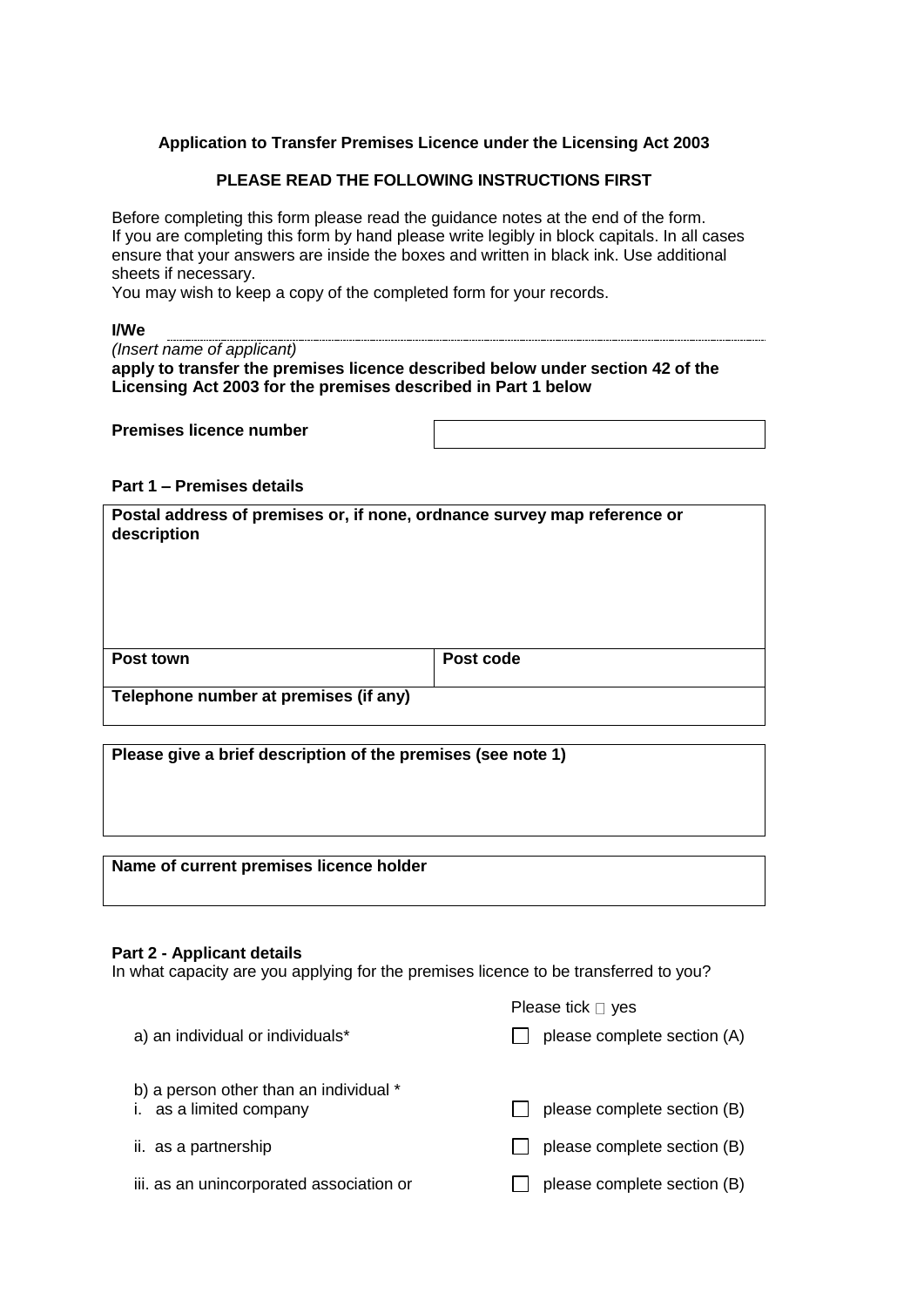| iv. other (for example a statutory corporation)                                                                                                                                             | please complete section (B)       |  |  |  |  |  |
|---------------------------------------------------------------------------------------------------------------------------------------------------------------------------------------------|-----------------------------------|--|--|--|--|--|
| c) a recognised club                                                                                                                                                                        | please complete section (B)       |  |  |  |  |  |
| d) a charity                                                                                                                                                                                | please complete section (B)       |  |  |  |  |  |
| e) the proprietor of an educational establishment                                                                                                                                           | please complete section (B)       |  |  |  |  |  |
| f) a health service body                                                                                                                                                                    | please complete section (B)       |  |  |  |  |  |
| g) an individual who is registered under Part 2 of<br>the Care Standards Act 2000 (c14) in respect of<br>an independent hospital in Wales                                                   | please complete section (B)       |  |  |  |  |  |
| ga) a person who is registered under Chapter 2 of<br>Part 1 of the Health and Social Care Act 2008<br>(within the meaning of that Part) in respect of an<br>independent hospital in England | please complete section (B)       |  |  |  |  |  |
| h) the chief officer of police of a police force in<br><b>England and Wales</b>                                                                                                             | please complete section (B)       |  |  |  |  |  |
| *If you are applying as a person described in (a) or (b) please confirm:                                                                                                                    |                                   |  |  |  |  |  |
| I am carrying on or proposing to carry on a business which involves<br>the use of the premises for licensable activities; or<br>I am making the application pursuant to a                   |                                   |  |  |  |  |  |
| statutory function or<br>$\circ$<br>a function discharged by virtue of Her Majesty's prerogative<br>$\circ$                                                                                 |                                   |  |  |  |  |  |
| (A) INDIVIDUAL APPLICANTS (fill in as applicable)                                                                                                                                           |                                   |  |  |  |  |  |
| <b>Miss</b><br>Mr<br>Mrs<br>Ms                                                                                                                                                              | Other title<br>(for example, Rev) |  |  |  |  |  |
| <b>Surname</b>                                                                                                                                                                              | <b>First names</b>                |  |  |  |  |  |
|                                                                                                                                                                                             |                                   |  |  |  |  |  |
|                                                                                                                                                                                             |                                   |  |  |  |  |  |
| Date of birth<br>I am 18 years old or over<br><b>Nationality</b>                                                                                                                            | Please tick $\boxtimes$ yes       |  |  |  |  |  |
| <b>Current</b><br>residential<br>address if<br>different from<br>premises<br>address                                                                                                        |                                   |  |  |  |  |  |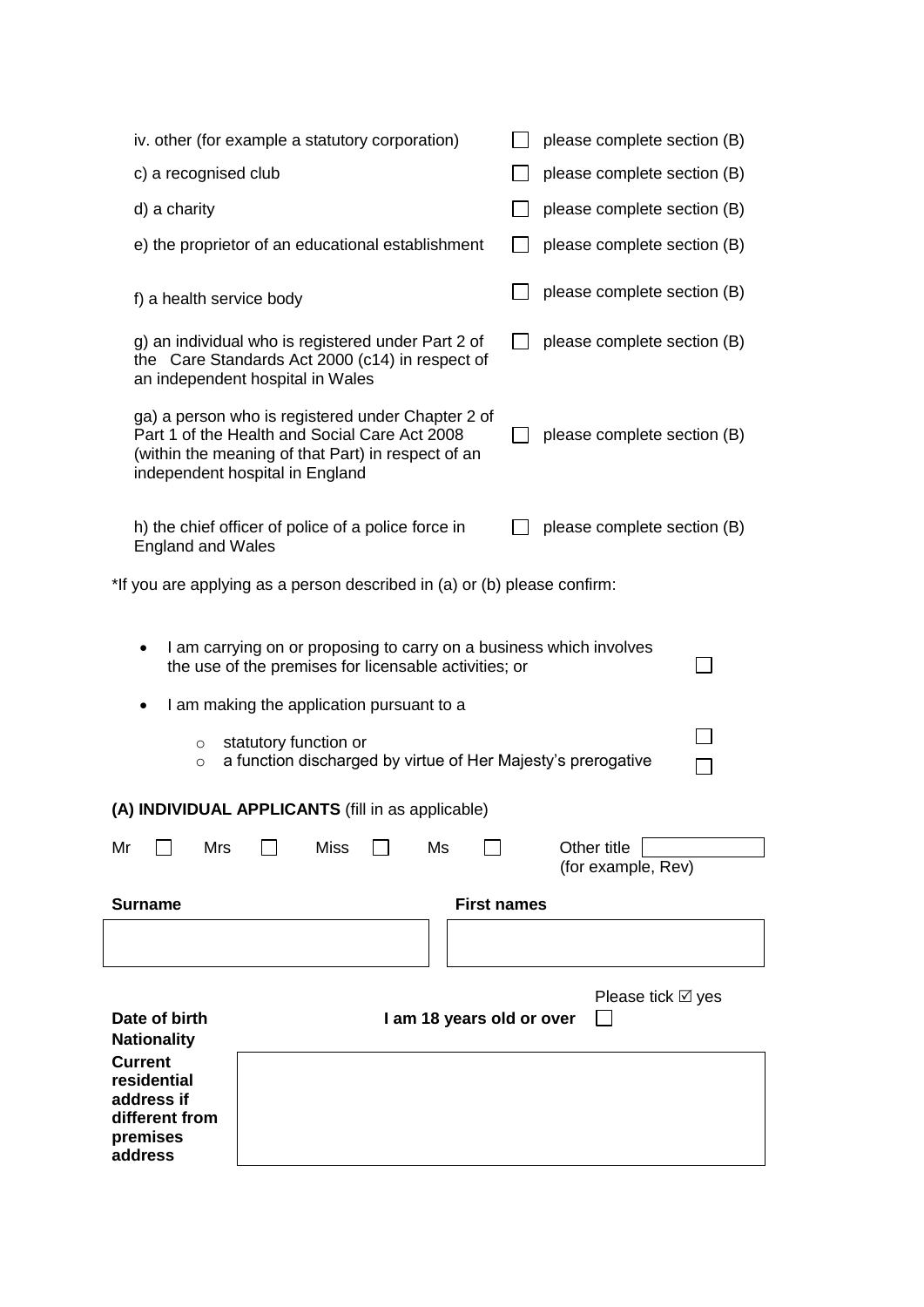| Post town                                                                            | Post code                                                |  |  |  |  |  |  |
|--------------------------------------------------------------------------------------|----------------------------------------------------------|--|--|--|--|--|--|
|                                                                                      | Daytime contact telephone number                         |  |  |  |  |  |  |
| <b>E-mail address</b><br>(optional)                                                  |                                                          |  |  |  |  |  |  |
| <b>SECOND INDIVIDUAL APPLICANT</b> (fill in as applicable)                           |                                                          |  |  |  |  |  |  |
| Mr<br><b>Mrs</b>                                                                     | <b>Miss</b><br>Other title<br>Ms<br>(for example, Rev)   |  |  |  |  |  |  |
| <b>Surname</b>                                                                       | <b>First names</b>                                       |  |  |  |  |  |  |
|                                                                                      |                                                          |  |  |  |  |  |  |
| Date of birth<br><b>Nationality</b>                                                  | Please tick $\boxtimes$ yes<br>I am 18 years old or over |  |  |  |  |  |  |
| <b>Current</b><br>residential<br>address if<br>different from<br>premises<br>address |                                                          |  |  |  |  |  |  |
| Post town                                                                            | Post code                                                |  |  |  |  |  |  |
|                                                                                      |                                                          |  |  |  |  |  |  |
|                                                                                      | Daytime contact telephone number                         |  |  |  |  |  |  |

# **(B) OTHER APPLICANTS**

Please provide name and registered address of applicant in full. Where appropriate please give any registered number. In the case of a partnership or other joint venture (other than a body corporate), please give the name and address of each party concerned.

Name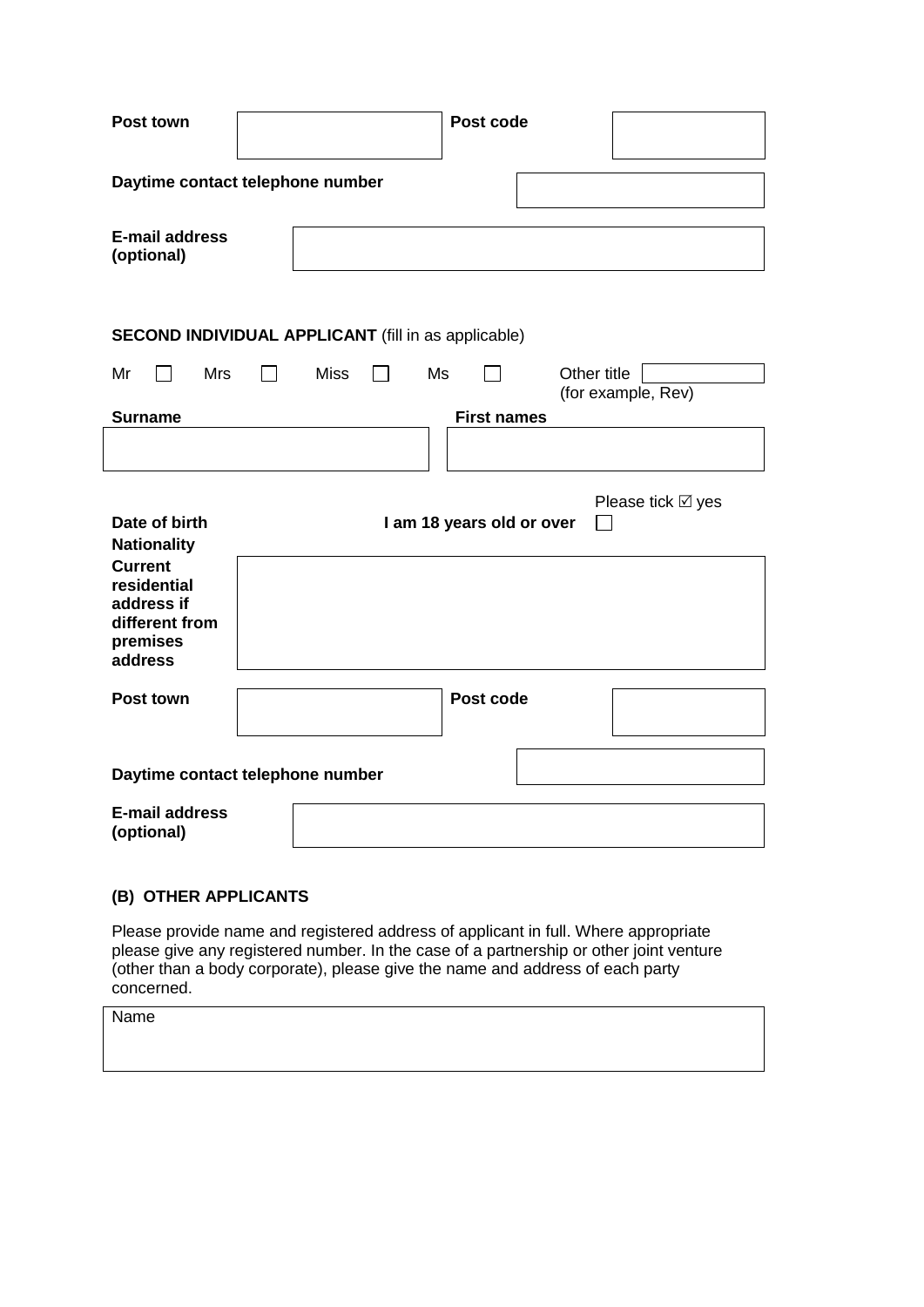| Address                                                                                            |
|----------------------------------------------------------------------------------------------------|
|                                                                                                    |
| Registered number (where applicable)                                                               |
| Description of applicant (for example partnership, company, unincorporated association<br>$etc.$ ) |
| Telephone number (if any)                                                                          |
| E-mail address (optional)                                                                          |

# **Part 3**

**Please tick Ø** yes

 $\Box$ 

 $\Box$ 

Are you the holder of the premises licence under an interim authority notice?

Do you wish the transfer to have immediate effect?

If not when would you like the transfer to take effect?

| Dav |  | Month |  | Year |  |  |
|-----|--|-------|--|------|--|--|
|     |  |       |  |      |  |  |

**Please tick Ø** ves

I have enclosed the consent form signed by the existing premises licence holder  $\Box$ 

If you have not enclosed the consent form referred to above please give the reasons why not. What steps have you taken to try and obtain the consent?

**Please tick Ø** yes

If this application is granted I would be in a position to use the premises during the  $\Box$ application period for the licensable activity or activities authorised by the licence (see section 43 of the Licensing Act 2003)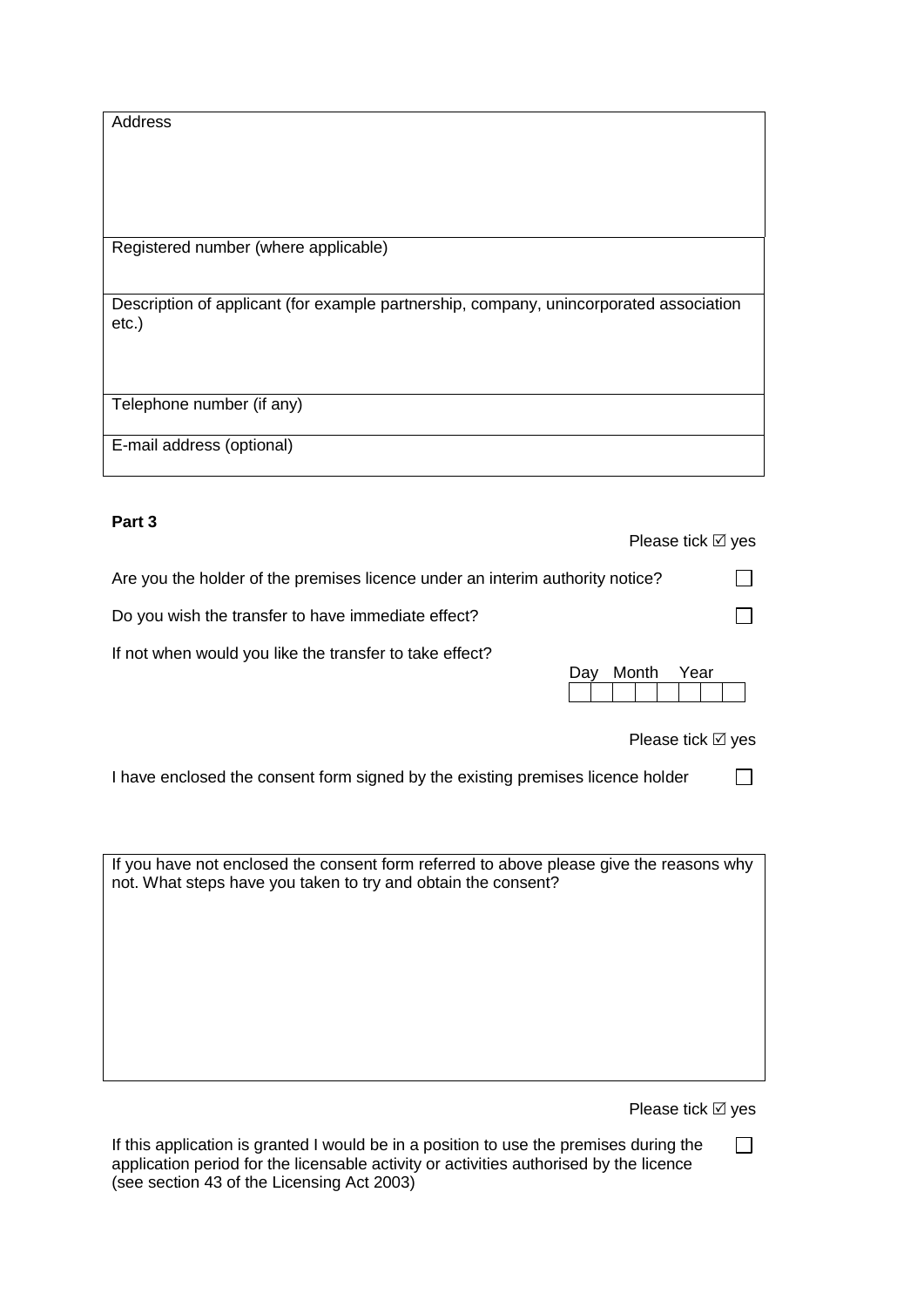| I have enclosed the premises licence                                                            |  |
|-------------------------------------------------------------------------------------------------|--|
| If you have not enclosed premises licence referred to above please give the reasons why<br>not. |  |
|                                                                                                 |  |
|                                                                                                 |  |
|                                                                                                 |  |
|                                                                                                 |  |

| • I have made or enclosed payment of the fee                                  |  |
|-------------------------------------------------------------------------------|--|
|                                                                               |  |
| • I have enclosed the consent form signed by the existing premises licence    |  |
| holder or my statement as to why it is not enclosed                           |  |
| • I have enclosed the premises licence or relevant part of it or explanation  |  |
| • I have sent a copy of this application to the chief officer of police today |  |
| • I have sent a copy of this form to Home Office Immigration Enforcement      |  |
| today                                                                         |  |

**IT IS AN OFFENCE, UNDER SECTION 158 OF THE LICENSING ACT 2003, TO MAKE A FALSE STATEMENT IN OR IN CONNECTION WITH THIS APPLICATION. THOSE WHO MAKE A FALSE STATEMENT MAY BE LIABLE ON SUMMARY CONVICTION TO A FINE OF ANY AMOUNT.** 

**IT IS AN OFFENCE UNDER SECTION 24B OF THE IMMIGRATION ACT 1971] FOR A PERSON TO WORK WHEN THEY KNOW, OR HAVE REASONABLE CAUSE TO BELIEVE, THAT THEY ARE DISQUALIFIED FROM DOING SO BY REASON OF THEIR IMMIGRATION STATUS. THOSE WHO EMPLOY AN ADULT WITHOUT LEAVE OR WHO IS SUBJECT TO CONDITIONS AS TO EMPLOYMENT WILL BE LIABLE TO A CIVIL PENALTY UNDER SECTION 15 OF THE IMMIGRATION, ASYLUM AND NATIONALITY ACT 2006 AND, PURSUANT TO SECTION 21 OF THE SAME ACT, WILL BE COMMITTING AN OFFENCE WHERE THEY DO SO IN THE KNOWLEDGE, OR WITH REASONABLE CAUSE TO BELIEVE, THAT THE EMPLOYEE IS DISQUALIFIED.** 

I understand I am not entitled to be issuedwith a licence if I do not have the entitlement to live and work in the UK (or if I am subject to a condition preventing me from doing work relating to the carrying on of a licensable activity) and that my licence will become invalid if I cease to be entitled to live and work in the UK (please read guidance note 2)

# **Part 4 – Signatures** (please read guidance note 3)

**Signature of applicant or applicant's solicitor or other duly authorised agent** (See guidance note 4). **If signing on behalf of the applicant please state in what capacity.**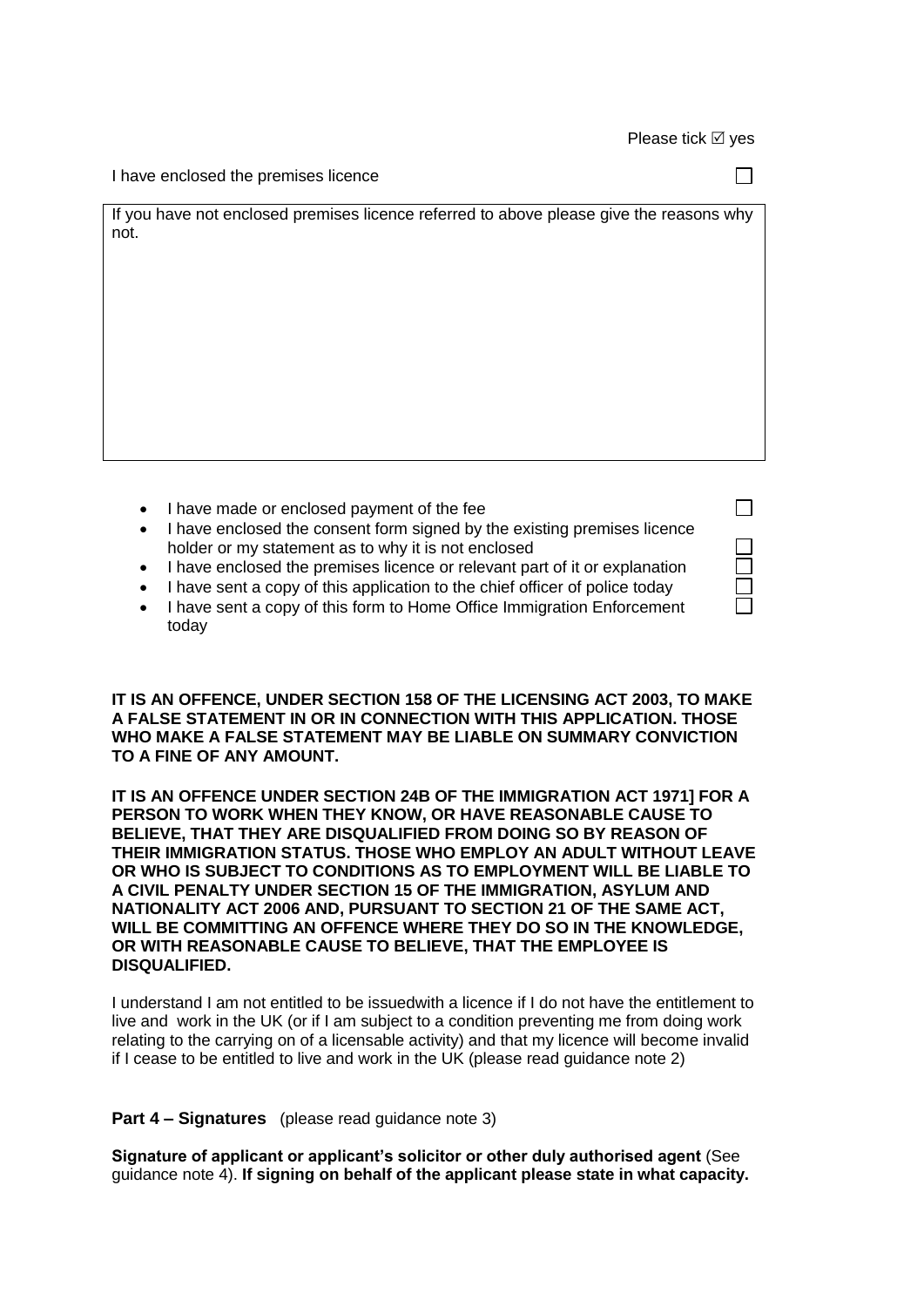| Signature |  |
|-----------|--|
|           |  |
| Date      |  |
|           |  |
| Capacity  |  |

…………………………………………………………………………………………………

**For joint applicants signature of second applicant, second applicant's solicitor or other authorised agent** (please read guidance note 5). **If signing on behalf of the applicant please state in what capacity.**

Signature

…………………………………………………………………………………………………

**Date** 

…………………………………………………………………………………………………

# **Capacity**

…………………………………………………………………………………………………

| associated with this application (please read guidance note 6)                            | Contact name (where not previously given) and postal address for correspondence |  |
|-------------------------------------------------------------------------------------------|---------------------------------------------------------------------------------|--|
| Post town                                                                                 | Post Code                                                                       |  |
| Telephone number (if any)                                                                 |                                                                                 |  |
| If you would prefer us to correspond with you by e-mail your e-mail address<br>(optional) |                                                                                 |  |

## **Notes for Guidance**

- 1. Describe the premises. For example the type of premises it is, its general situation and layout and any other information which would be relevant to the licensing objectives.
- 2. **Right to work/immigration status for individual applicants and applications from partnerships which are not limited liability partnerships**:

A licence may not be held by an individual or an individual in a partnership which is not a limited liability partnership who:

- does not have the right to live and work in the UK; or
- is subject to a condition preventing him or her from doing work relating to the carrying on of a licensable activity.

Any premises licence issued on or after 6 April 2017 will lapse if the holder ceases to be entitled to work in the UK.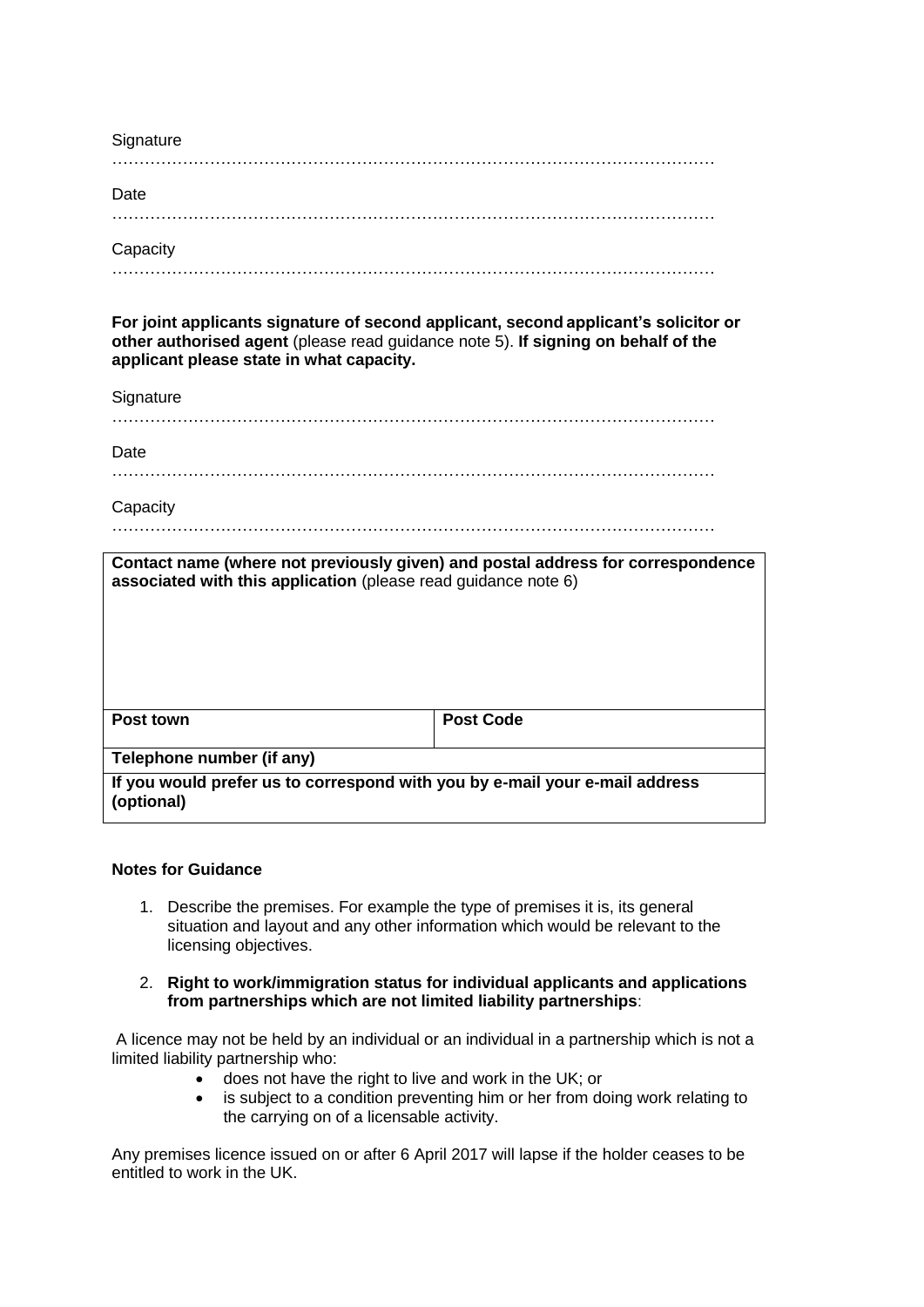Applicants must demonstrate that they have the right to work in the UK and are not subject to a condition preventing them from doing work relating to the carrying on of a licensing activity. They do this by providing with this application copies or scanned copies of the following documents (which do not need to be certified).

# **Documents which demonstrate entitlement to work in the UK**

- An expired or current passport showing the holder, or a person named in the passport as the child of the holder, is a British citizen or a citizen of the UK and Colonies having the right of abode in the UK [please see note below about which sections of the passport apply].
- An expired or current passport or national identity card showing the holder, or a person named in the passport as the child of the holder, is a national of a European Economic Area country or Switzerland.
- A Registration Certificate or document certifying permanent residence issued by the Home Office to a national of a European Economic Area country or Switzerland.
- A Permanent Residence Card issued by the Home Office to the family member of a national of a European Economic Area country or Switzerland.
- A **current** Biometric Immigration Document (Biometric Residence Permit) issued by the Home Office to the holder indicating that the person named is allowed to stay indefinitely in the UK, or has no time limit on their stay in the UK.
- A **current** passport endorsed to show that the holder is exempt from immigration control, is allowed to stay indefinitely in the UK, has the right of abode in the UK, or has no time limit on their stay in the UK.
- A **current** Immigration Status Document issued by the Home Office to the holder with an endorsement indicating that the named person is allowed to stay indefinitely in the UK or has no time limit on their stay in the UK, **when produced in combination with** an official document giving the person's permanent National Insurance number and their name issued by a Government agency or a previous employer.
- A **full** birth or adoption certificate issued in the UK which includes the name(s) of at least one of the holder's parents or adoptive parents, **together with** an official document giving the person's permanent National Insurance number and their name issued by a Government agency or a previous employer.
- A birth or adoption certificate issued in the Channel Islands, the Isle of Man or Ireland **when produced in combination with** an official document giving the person's permanent National Insurance number and their name issued by a Government agency or a previous employer.
- A certificate of registration or naturalisation as a British citizen, **when produced in combination with** an official document giving the person's permanent National Insurance number and their name issued by a Government agency or a previous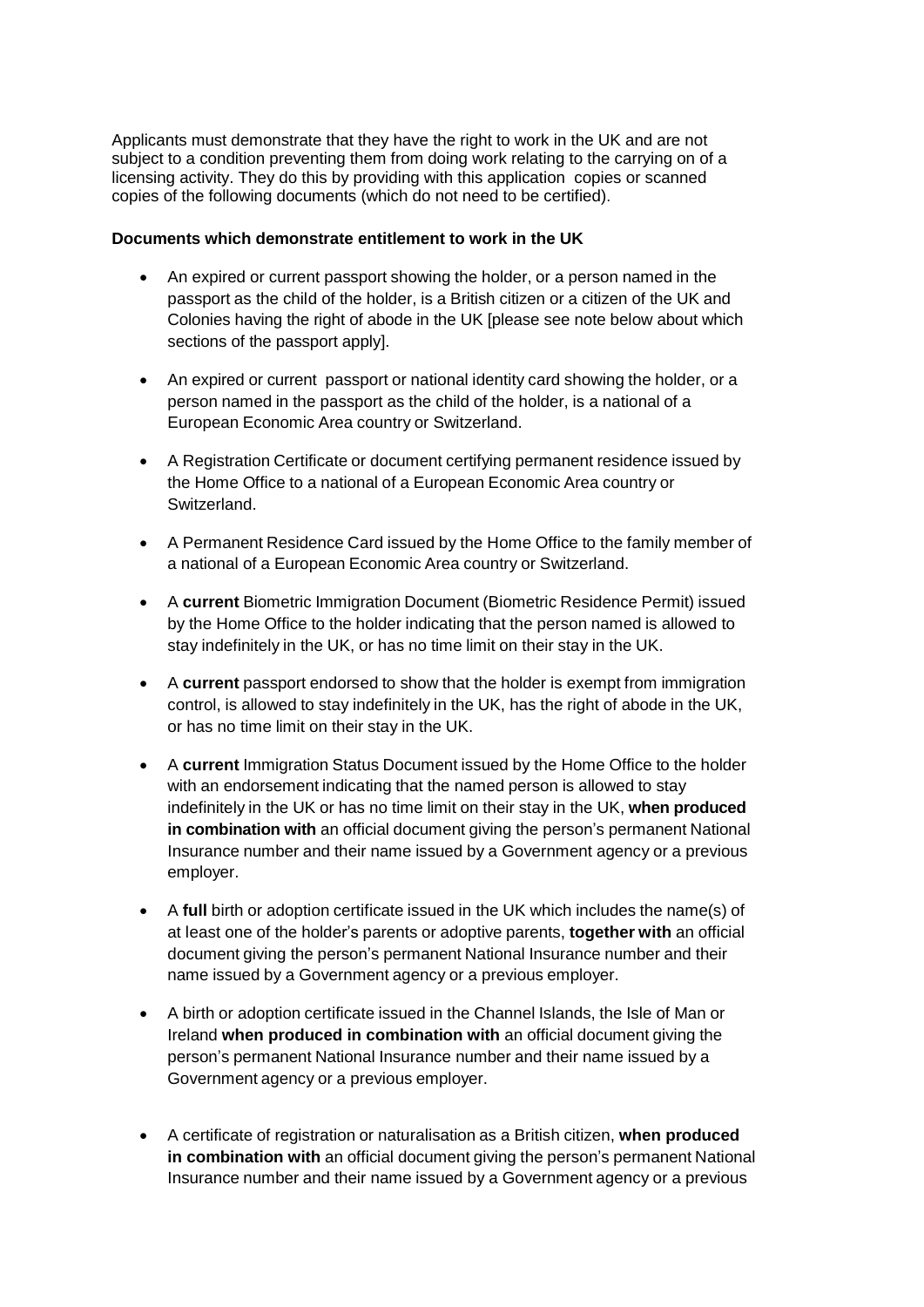employer.

- A **current** passport endorsed to show that the holder is allowed to stay in the UK and is currently allowed to work and is not subject to a condition preventing the holder from doing work relating to the carrying on of a licensable activity.
- A **current** Biometric Immigration Document (Biometric Residence Permit) issued by the Home Office to the holder which indicates that the named person can currently stay in the UK and is allowed to do the work in question.
- A **current** Residence Card issued by the Home Office to a person who is not a national of an EEA state or Switzerland but who is a family member of such a national or who has derivative rights or residence.
- A **current** Immigration Status Document containing a photograph issued by the Home Office to the holder with an endorsement indicating that the named person may stay in the UK, and is allowed to work and is not subject to a condition preventing the holder from doing work relating to the carrying on of a licensable activity **when produced in combination with** an official document giving the person's permanent National Insurance number and their name issued by a Government agency or a previous employer.
- A Certificate of Application, **less than 6 months old**, issued by the Home Office under regulation 17(3) or 18A (2) of the Immigration (European Economic Area) Regulations 2006, to a person who is not a national of an EEA state or Switzerland but who is a family member of such a national or who has derivative rights of residence.
- Reasonable evidence that the person has an outstanding application to vary their permission to be in the UK with the Home Office such as the Home Office acknowledgement letter or proof of postage evidence, or evidence that the person has an appeal or administrative review pending on an immigration decision, such as an appeal or administrative review reference number.
- Reasonable evidence that a person who is not a national of an EEA state or Switzerland but who is a family member of such a national or who has derivative rights of residence in exercising treaty rights in the UK including:-
- evidence of the applicant's own identity such as a passport,
- evidence of their relationship with the EEA family member e.g. a marriage certificate, civil partnership certificate or birth certificate, and
- evidence that the EEA national has a right of permanent residence in the UK or is one of the following if they have been in the UK for more than 3 months:
	- (i) working e.g. employment contract, wage slips, letter from the employer,
	- (ii) self-employed e.g. contracts, invoices, or audited accounts with a bank,
	- (iii) studying e.g. letter from the school, college or university and evidence of sufficient funds; or
	- (iv) self-sufficient e.g. bank statements.

Family members of EEA nationals who are studying or financially independent must also provide evidence that the EEA national and any family members hold comprehensive sickness insurance in the UK. This can include a private medical insurance policy, an